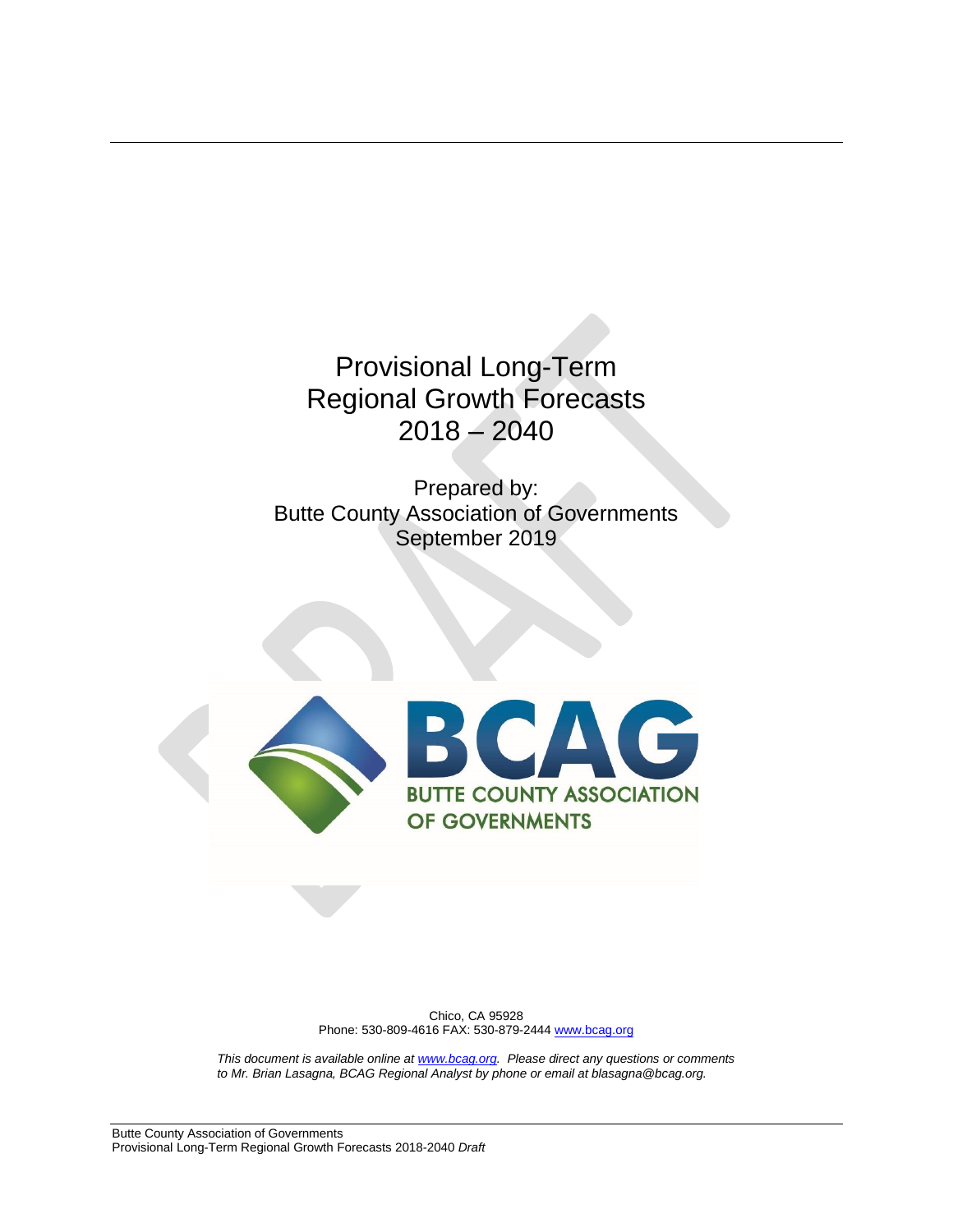# **TABLE OF CONTENTS**

# **INDEX OF TABLES**

### **APPENDICE**

**Appendix A: Housing and Population Assumptions**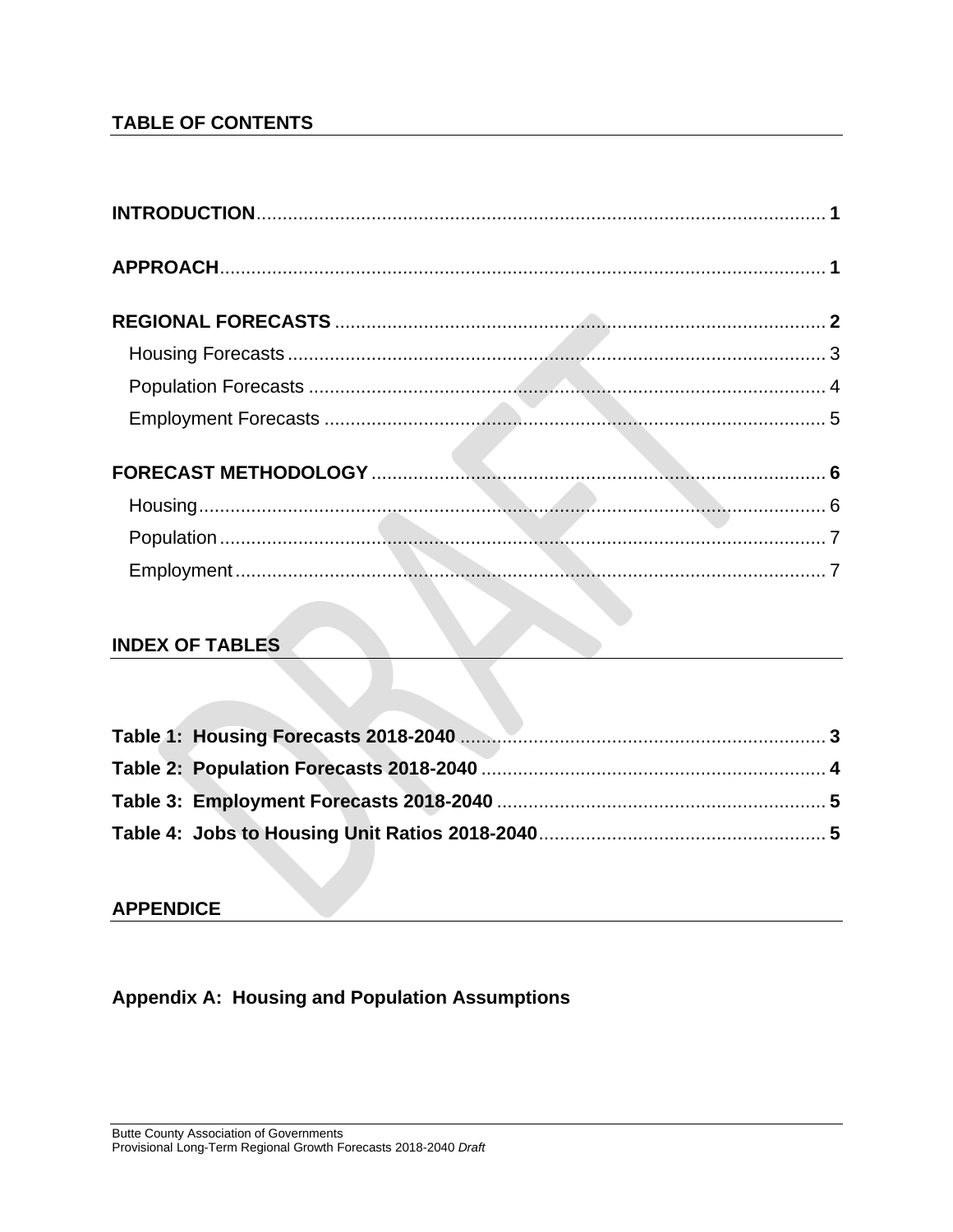### **INTRODUCTION**

Approximately every four years, the Butte County Association of Governments (BCAG) prepares long-term regional growth forecasts of housing, population, and employment for the Butte County area. Once prepared, the forecasts are utilized in developing BCAG's Regional Transportation Plan (RTP), Sustainable Communities Strategy (SCS), Air Quality Conformity Determination, and Regional Housing Needs Plan and provides data support for BCAG's regional Travel Demand Model. Local land use planning agencies may also elect to utilize the forecasts for preparing district plans or city and county long range plans.

The forecasts have been prepared as the Camp Fire related impacts to population, housing, and employment are still being assessed. Therefore, these figures are provisional. Concurrently, BCAG has undertaken an effort to better understand these impacts and the associated changes to planning assumptions resulting from the Camp Fire with the preparation of a Post-Camp Fire Regional Population and Transportation Study. It is anticipated the study will be completed in early 2021, at which time the regional forecasts will be revised.

As in the past, the forecasts have been developed by BCAG in consultation with its Planning Directors Group which consists of representatives from each of BCAG's local jurisdiction members and the Butte Local Agency Formation Commission. Each of the local jurisdictions provided valuable input regarding anticipated development and related growth within their respective planning areas.

A low, medium, and high scenario has been developed for each forecast of housing, population, and employment. The use of these scenarios provides for increased flexibility when utilizing the forecast for long-term planning and alleviates some of the uncertainty inherent in long range projections.

As stated above, the regional growth forecasts will be revised upon completion of the Post-Camp Fire Regional Population and Transportation Study and incorporated into the development of BCAG's 2024 RTP/SCS.

# **APPROACH**

The growth forecasts presented in this document represent an update of the 2014-2040 forecasts developed during the 2014/15 fiscal year and include a revised methodology which considers the latest California Department of Finance (DOF) population projections and estimates, California Employment Development Department (EDD) job estimates, past housing production by the local jurisdictions, and preliminary housing unit loss and population re-distribution estimates resulting from the Camp Fire. As presented, the forecasts meet both state and federal transportation planning requirements.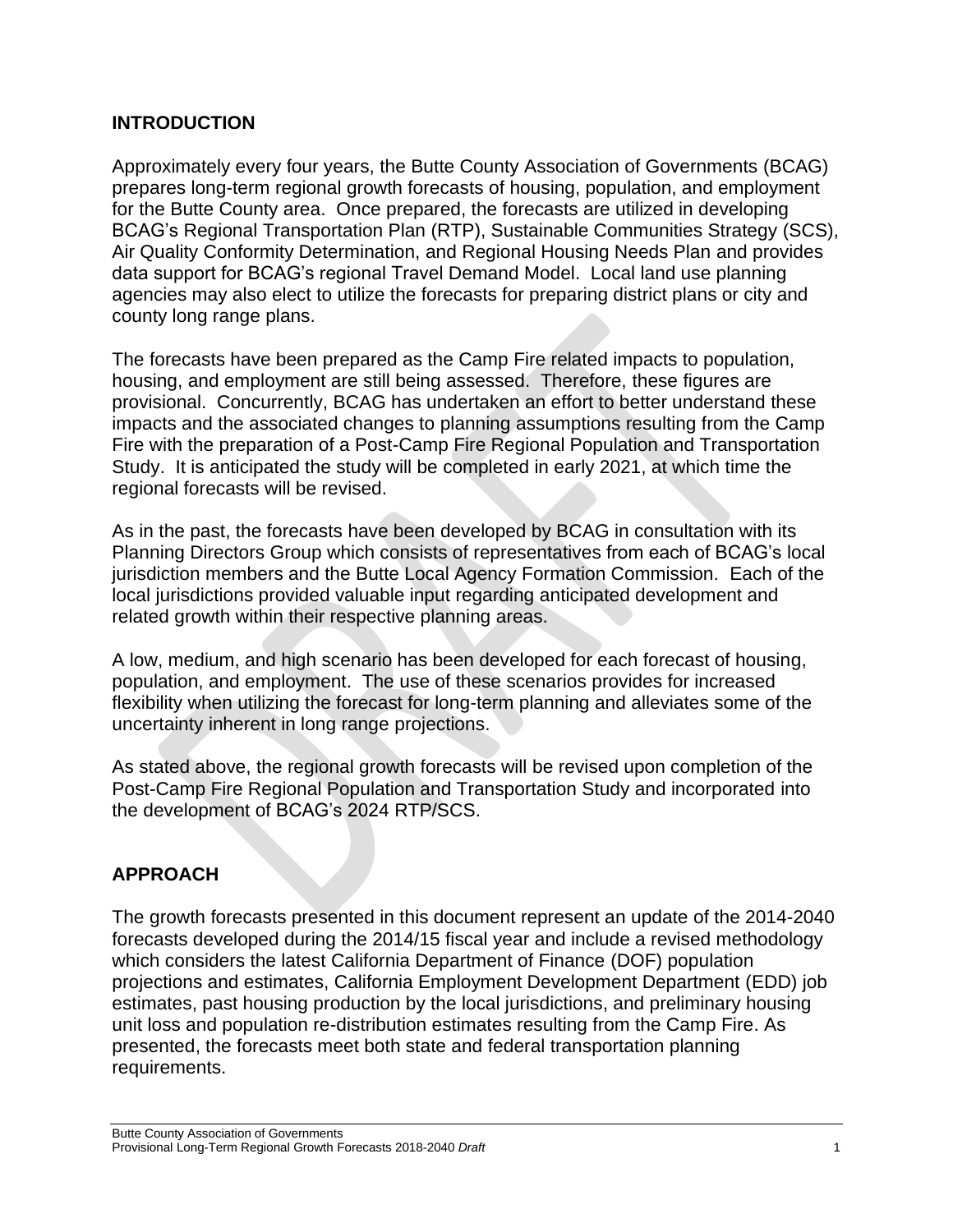# **REGIONAL FORECASTS**

In comparison to the regional forecast prepared by BCAG in 2014, the 2018 forecast presents a significantly slower growth trend. Compound annual growth rates (CAGR) for the 2018 forecasts (2018-2040) range from 0.48% to 0.88% for housing, compared to the 1.17% to 1.57% CAGR prepared in 2014 (2014-2040). This represents a 50% decrease for the medium scenario.

As observed in BCAG's past forecasts, the City of Chico is expected to see the greatest growth in housing units, followed by the unincorporated areas of Butte County and the City of Oroville. As a temporary place holder, the Town of Paradise has been given a range of housing recovery, due to the Camp Fire, at 69% (low scenario) to 106% (high scenario). As previously mentioned, these figures will be updated upon completion of the Post-Camp Fire Regional Population and Transportation Study.

In terms of population, the cities of Chico and Oroville show a significant increase between 2018 and 2020 as a result of the re-distribution of people associated with the Camp Fire with this trend reversing into 2025. By the year 2030, Chico and Oroville are again gaining in population. In contrast, the Town of Paradise shows significant growth for the 2020-2025 period. The cities of Biggs and Gridley are each projected to increase by over 40% for the long-term planning period.

Employment exceeded forecasts prepared in 2014 with a job to housing unit ratio of 0.83 achieved for 2018, compared to the 0.78 projected ratio included in 2014. In 2020, this ratio continues to increase to 0.96 as a result of the housing loss associated with the Camp Fire. By the year 2030, the area returns to its historic ratio of 0.80 and this continues into the horizon year of 2040.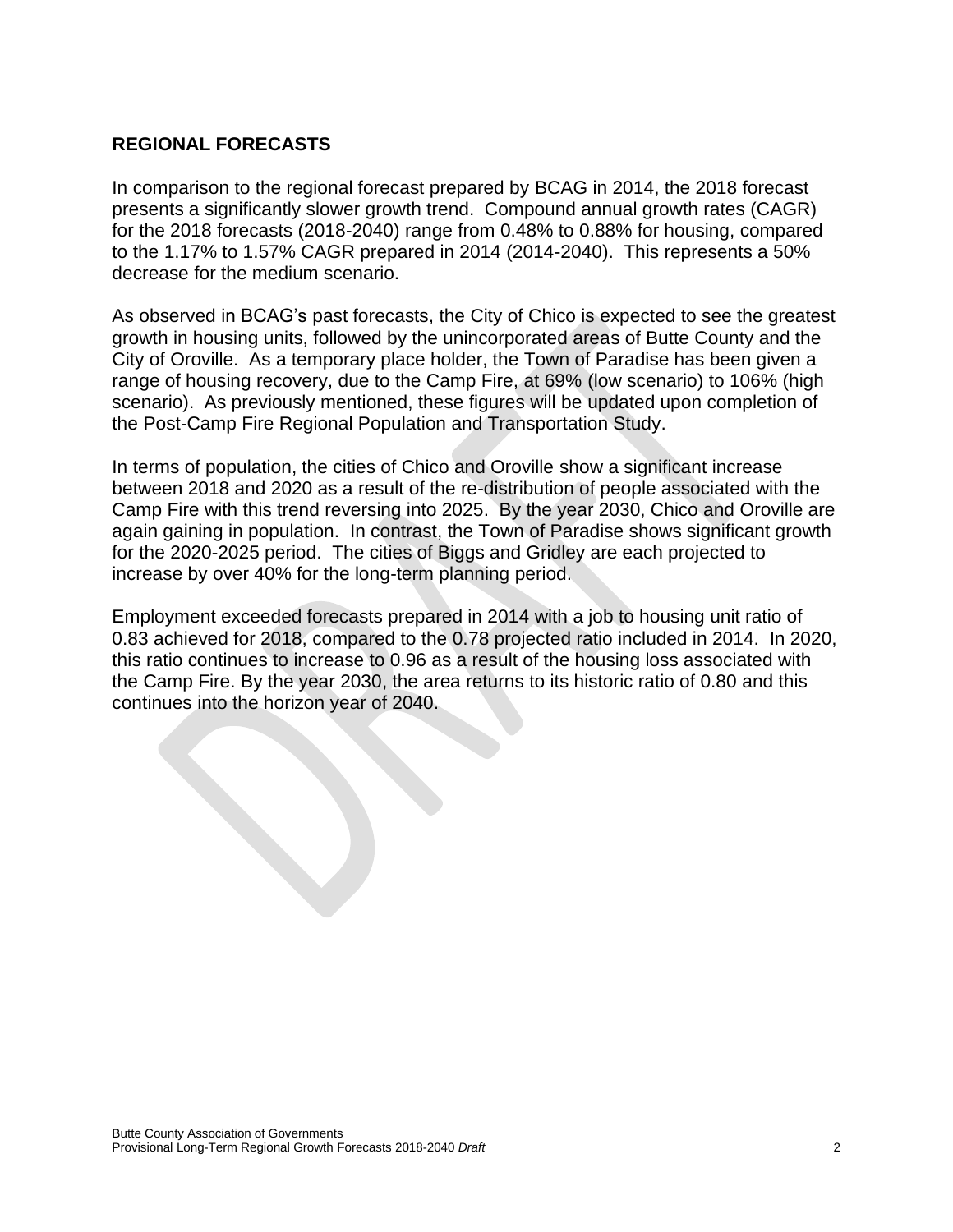# **Table 1: Housing Forecasts 2018-2040**

#### **Low Scenario**

| Jurisdiction <sup>^</sup>    | 2018*  | 2020   | 2025   | 2030   | 2035    | 2040    | <b>Total</b><br><b>Increase</b> | Percent<br><b>Increase</b><br>2018-2040 2018-2040 | Compound<br><b>Annual Growth</b><br>Rate (CAGR)<br>2018-2040 |
|------------------------------|--------|--------|--------|--------|---------|---------|---------------------------------|---------------------------------------------------|--------------------------------------------------------------|
| <b>Biggs</b>                 | 692    | 711    | 761    | 805    | 839     | 920     | 228                             | 33%                                               | 1.30%                                                        |
| Chico                        | 39.810 | 40.594 | 42,317 | 43.809 | 44.993  | 47.767  | 7,957                           | 20%                                               | 0.83%                                                        |
| Gridley                      | 2,517  | 2,593  | 2,799  | 2,978  | 3,120   | 3,453   | 936                             | 37%                                               | 1.45%                                                        |
| Oroville                     | 7,333  | 7.467  | 7,841  | 8,165  | 8,422   | 9,024   | 1,691                           | 23%                                               | 0.95%                                                        |
| Paradise                     | 13.091 | 1.856  | 5,035  | 7.000  | 8.038   | 8,994   | $-4,097$                        | $-31%$                                            | $-1.69%$                                                     |
| Unincorporated <sup>11</sup> | 35,910 | 33,256 | 35,333 | 36.916 | 38.029  | 40,232  | 4,322                           | 12%                                               | 0.52%                                                        |
| <b>Total County</b>          | 99.353 | 86.477 | 94.087 | 99,673 | 103.442 | 110,391 | 11.038                          | 11%                                               | 0.48%                                                        |

#### **Medium Scenario**

| Jurisdiction <sup>^</sup>    | 2018*  | 2020   | 2025   | 2030    | 2035    | 2040    | <b>Total</b><br><b>IIncrease</b><br>2018-2040 2018-2040 | <b>IPercent</b><br>Increase | Compound<br><b>Annual Growth</b><br>Rate (CAGR)<br>2018-2040 |
|------------------------------|--------|--------|--------|---------|---------|---------|---------------------------------------------------------|-----------------------------|--------------------------------------------------------------|
| <b>Biggs</b>                 | 692    | 718    | 790    | 853     | 903     | 948     | 256                                                     | 37%                         | 1.44%                                                        |
| Chico                        | 39.810 | 40.689 | 43.168 | 45.314  | 47.018  | 48.574  | 8.764                                                   | 22%                         | 0.91%                                                        |
| Gridley                      | 2,517  | 2,622  | 2.920  | 3.177   | 3.381   | 3,567   | 1,050                                                   | 42%                         | 1.60%                                                        |
| Oroville                     | 7.333  | 7.524  | 8.062  | 8,528   | 8.898   | 9.236   | 1,903                                                   | 26%                         | 1.05%                                                        |
| Paradise                     | 13.091 | 1.916  | 6.490  | 9.318   | 10.811  | 11.347  | $-1.744$                                                | $-13%$                      | $-0.65%$                                                     |
| Unincorporated <sup>11</sup> | 35,910 | 33,460 | 36.449 | 38,726  | 40,328  | 41,563  | 5,653                                                   | 16%                         | 0.67%                                                        |
| <b>Total County</b>          | 99,353 | 86,929 | 97.879 | 105,916 | 111.339 | 115.235 | 15,882                                                  | 16%                         | 0.68%                                                        |

#### **High Scenario**

| Jurisdiction <sup>^</sup>    | 2018*  | 2020   | 2025    | 2030    | 2035    | 2040    | Total<br>IIncrease<br>2018-2040 2018-2040 | <b>IPercent</b><br>IIncrease | <b>Compound</b><br><b>Annual Growth</b><br>Rate (CAGR)<br>2018-2040 |
|------------------------------|--------|--------|---------|---------|---------|---------|-------------------------------------------|------------------------------|---------------------------------------------------------------------|
| <b>Biggs</b>                 | 692    | 725    | 821     | 905     | 971     | 978     | 286                                       | 41%                          | 1.59%                                                               |
| Chico                        | 39,810 | 40,792 | 44,088  | 46,943  | 49,209  | 49,446  | 9,636                                     | 24%                          | 0.99%                                                               |
| Gridley                      | 2,517  | 2.654  | 3,049   | 3,391   | 3,663   | 3,692   | 1,175                                     | 47%                          | 1.76%                                                               |
| Oroville                     | 7,333  | 7,586  | 8.301   | 8.921   | 9,413   | 9,465   | 2,132                                     | 29%                          | 1.17%                                                               |
| Paradise                     | 13,091 | 1,980  | 8,064   | 11,824  | 13,809  | 13,891  | 800                                       | 6%                           | 0.27%                                                               |
| Unincorporated <sup>11</sup> | 35,910 | 33,681 | 37,656  | 40,684  | 42,814  | 43,003  | 7,093                                     | 20%                          | 0.82%                                                               |
| <b>Total County</b>          | 99,353 | 87.418 | 101,980 | 112,668 | 119,880 | 120.474 | 21,121                                    | 21%                          | 0.88%                                                               |

\* Source: *State of California, Department of Finance, E-5 Population and Housing Estimates for Cities, Counties and the State, 2010-2019, with 2010 Benchmark. Sacramento, California, May 2019.*

#### Notes:

^ Jurisdictional figures reflect anticipated new growth within the anticipated boundaries of each jurisdiction and do not reflect future annexation of existing units or as-yet-unbuilt new units in unincorporated areas to the respective cities. Assumptions about future boundaries are not intended by BCAG to be interpreted as factors limiting such jurisdictions' future boundaries.

^^ Unincorporated Butte County figures exclude forecasted growth identified in the Butte County General Plan 2030 - Environmental Impact Report as Bell Muir/Chico Area, Doe Mill/Honey Run Specific Plan, Thermolito Afterbay, Biggs Area, and Gridley Area and includes shared growth (50%) of Thermalito, Southern Oroville and Eastern Oroville.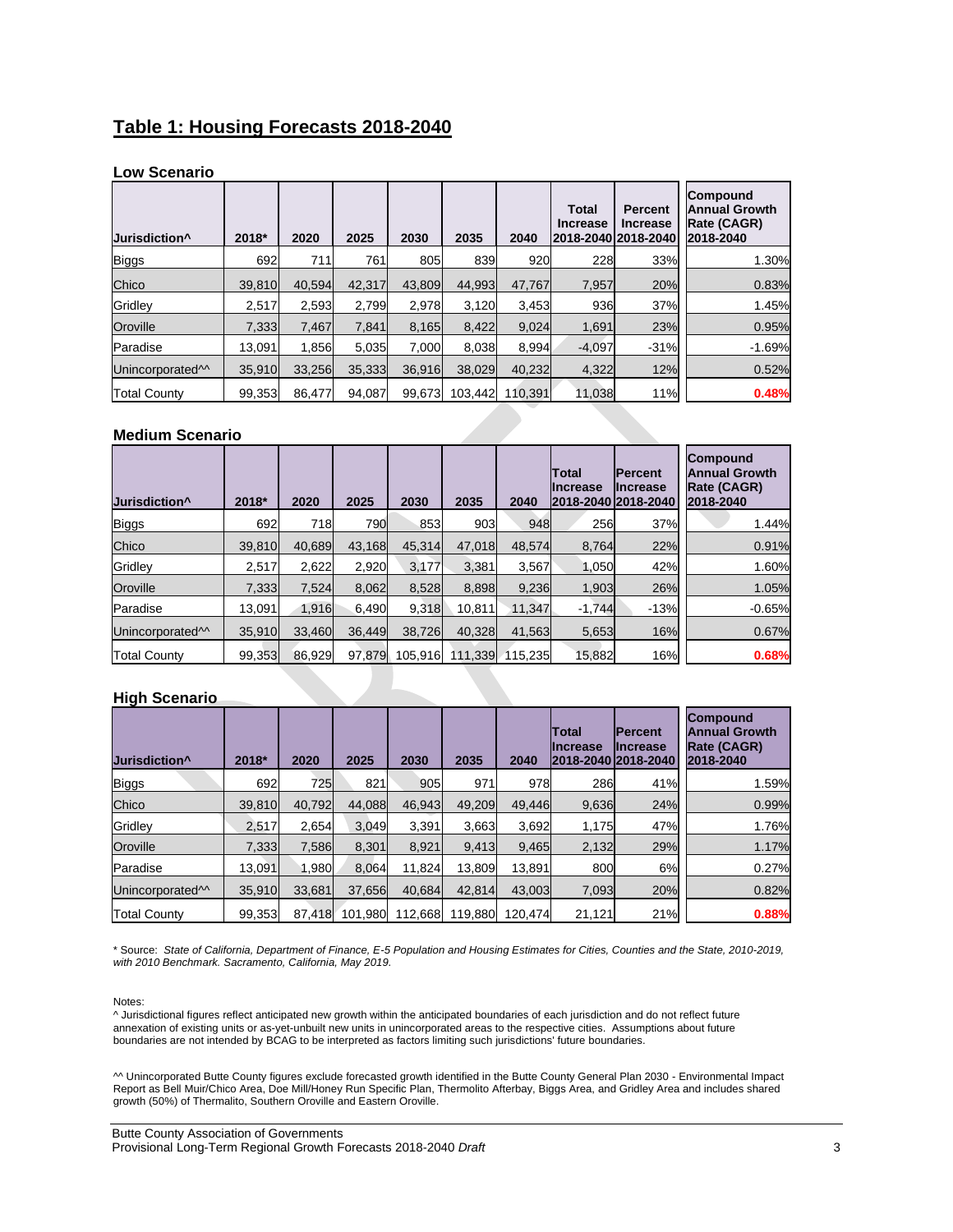### **Table 2: Population Forecasts 2018-2040**

#### **Low Scenario**

| Jurisdiction <sup>^</sup>    | 2018*  | 2020                    | 2025    | 2030    | 2035    | 2040    | <b>Total</b><br>Increase | <b>Percent</b><br><b>Increase</b><br>2018-2040 2018-2040 | <b>Compound</b><br><b>Annual Growth</b><br>Rate (CAGR)<br>2018-2040 |
|------------------------------|--------|-------------------------|---------|---------|---------|---------|--------------------------|----------------------------------------------------------|---------------------------------------------------------------------|
| <b>Biggs</b>                 | 1.894  | 2.103                   | 2.148   | 2,221   | 2.303   | 2,519   | 625                      | 33%                                                      | 1.30%                                                               |
| Chico                        | 92.861 | 111.631                 | 105.472 | 104.133 | 105.550 | 111.421 | 18.560                   | 20%                                                      | 0.83%                                                               |
| Gridley                      | 6,921  | 7,398                   | 7,809   | 8,222   | 8.590   | 9.494   | 2,573                    | 37%                                                      | 1.45%                                                               |
| Oroville                     | 18.091 | 21.934                  | 20.757  | 20.552  | 20.904  | 22.264  | 4,173                    | 23%                                                      | 0.95%                                                               |
| Paradise                     | 26,423 | 4,880                   | 11,342  | 14,585  | 16,380  | 18,154  | $-8,269$                 | $-31%$                                                   | $-1.69%$                                                            |
| Unincorporated <sup>11</sup> | 81.706 | 79.569                  | 81.981  | 84.456  | 86.670  | 91.541  | 9,835                    | 12%                                                      | 0.52%                                                               |
| <b>Total County</b>          |        | 227,896 227,515 229,508 |         | 234,169 | 240.398 | 255.392 | 27,496                   | 12%                                                      | 0.52%                                                               |

#### **Medium Scenario**

| Jurisdiction <sup>^</sup>    | 2018*   | 2020    | 2025    | 2030    | 2035    | 2040    | Total<br><b>Increase</b> | <b>Percent</b><br><b>Increase</b><br>2018-2040 2018-2040 | <b>Compound</b><br><b>Annual Growth</b><br>Rate (CAGR)<br>2018-2040 |
|------------------------------|---------|---------|---------|---------|---------|---------|--------------------------|----------------------------------------------------------|---------------------------------------------------------------------|
| <b>Biggs</b>                 | 1.894   | 2.123   | 2,230   | 2.354   | 2.477   | 2,595   | 701                      | 37%                                                      | 1.44%                                                               |
| Chico                        | 92.861  | 111.892 | 107.593 | 107.712 | 110.301 | 113.303 | 20.442                   | 22%                                                      | 0.91%                                                               |
| Gridley                      | 6,921   | 7,482   | 8,144   | 8,770   | 9,308   | 9,810   | 2,889                    | 42%                                                      | 1.60%                                                               |
| Oroville                     | 18.091  | 22.102  | 21.342  | 21.466  | 22.086  | 22.785  | 4,694                    | 26%                                                      | 1.05%                                                               |
| Paradise                     | 26,423  | 5,037   | 14,619  | 19,413  | 22,031  | 22.902  | $-3,521$                 | $-13%$                                                   | $-0.65%$                                                            |
| Unincorporated <sup>11</sup> | 81.706  | 80.057  | 84.570  | 88.597  | 91,910  | 94.569  | 12,863                   | 16%                                                      | 0.67%                                                               |
| <b>Total County</b>          | 227,896 | 228.694 | 238.497 | 248.313 | 258,113 | 265.964 | 38,068                   | 17%                                                      | 0.70%                                                               |

#### **High Scenario**

| Jurisdiction <sup>^</sup>    | 2018*   | 2020    | 2025    | 2030    | 2035    | 2040    | lTotal<br>Increase | <b>Percent</b><br><b>Increase</b><br>2018-2040 2018-2040 | <b>Compound</b><br><b>Annual Growth</b><br><b>Rate (CAGR)</b><br>2018-2040 |
|------------------------------|---------|---------|---------|---------|---------|---------|--------------------|----------------------------------------------------------|----------------------------------------------------------------------------|
| <b>Biggs</b>                 | 1.894   | 2,145   | 2,318   | 2,498   | 2,665   | 2,677   | 783                | 41%                                                      | 1.59%                                                                      |
| Chico                        | 92.861  | 112.174 | 109,886 | 111,583 | 115.440 | 115.338 | 22.477             | 24%                                                      | 0.99%                                                                      |
| Gridley                      | 6,921   | 7,573   | 8,506   | 9.363   | 10,085  | 10.151  | 3,230              | 47%                                                      | 1.76%                                                                      |
| Oroville                     | 18.091  | 22,283  | 21.976  | 22.455  | 23.364  | 23.350  | 5,259              | 29%                                                      | 1.17%                                                                      |
| Paradise                     | 26.423  | 5,207   | 18.164  | 24,634  | 28.142  | 28,038  | 1,615              | 6%                                                       | 0.27%                                                                      |
| Unincorporated <sup>11</sup> | 81.706  | 80,585  | 87,370  | 93.077  | 97.576  | 97.844  | 16,138             | 20%                                                      | 0.82%                                                                      |
| <b>Total County</b>          | 227.896 | 229.968 | 248.219 | 263.610 | 277.271 | 277.397 | 49,501             | 22%                                                      | 0.90%                                                                      |

\* Source: *State of California, Department of Finance, E-5 Population and Housing Estimates for Cities, Counties and the State, 2010-2019, with 2010 Benchmark. Sacramento, California, May 2019.*

Notes:

^Jurisdictional figures reflect anticipated new growth within the anticipated boundaries of each jurisdiction and do not reflect future annexation of existing units or as-yet-unbuilt new units in unincorporated areas to the respective cities. Assumptions about future boundaries are not intended by BCAG to be interpreted as factors limiting such jurisdictions' future boundaries.

^^ Unincorporated Butte County figures exclude forecasted growth identified in the Butte County General Plan 2030 - Environmental Impact Report as Bell Muir/Chico Area, Doe Mill/Honey Run Specific Plan, Thermolito Afterbay, Biggs Area, and Gridley Area and includes shared growth (50%) of Thermalito, Southern Oroville and Eastern Oroville.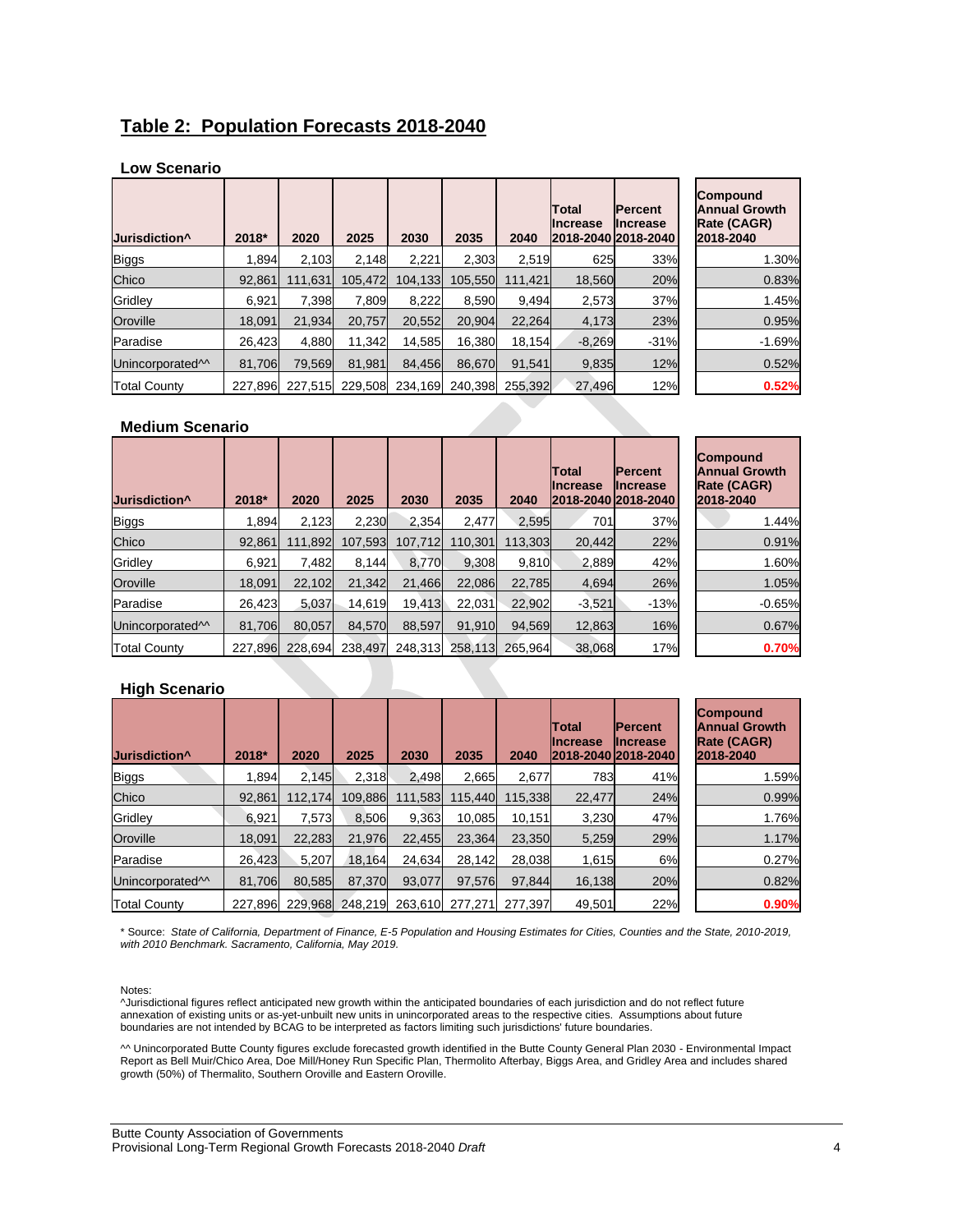# **Table 3: Employment Forecasts 2018-2040**

| LUW JUGHAHU         |        |        |        |        |        |        |                                        |                                                 |
|---------------------|--------|--------|--------|--------|--------|--------|----------------------------------------|-------------------------------------------------|
| <b>Jurisdiction</b> | 2018*  | 2020   | 2025   | 2030   | 2035   | 2040   | Total<br><b>Ilncrease</b><br>2018-2040 | <b>IPercent</b><br><b>Increase</b><br>2018-2040 |
| <b>Butte County</b> | 82.900 | 83,018 | 80.915 | 79,738 | 82.753 | 88,313 | 5,413                                  | 7%                                              |

#### **Low Scenario**

#### **Medium Scenario**

| <b>Jurisdiction</b> | 2018*  | 2020   | 2025   | 2030   | 2035   | 2040   | <b>Total</b><br><b>Increase</b><br>2018-2040 | <b>IPercent</b><br><b>Increase</b><br>2018-2040 |
|---------------------|--------|--------|--------|--------|--------|--------|----------------------------------------------|-------------------------------------------------|
| <b>Butte County</b> | 82.900 | 83.452 | 84.176 | 84,733 | 89,071 | 92.188 | 9,288                                        | 11%                                             |

#### **High Scenario**

| <b>Jurisdiction</b> | 2018*  | 2020   | 2025   | 2030   | 2035   | 2040   | <b>Total</b><br><b>Ilncrease</b><br>2018-2040 | <b>IPercent</b><br><b>Ilncrease</b><br>2018-2040 |
|---------------------|--------|--------|--------|--------|--------|--------|-----------------------------------------------|--------------------------------------------------|
| <b>Butte County</b> | 82.900 | 83.921 | 87,703 | 90,135 | 95,904 | 96,379 | 13,479                                        | 16%                                              |

### **Table 4: Jobs (Non-Farm) to Housing Unit Ratios 2018-2040**

| Factor            | 2018* | 2020 | 2025 | 2030 | 2035 | 2040 |
|-------------------|-------|------|------|------|------|------|
| Jobs/Housing Unit | 0.83  | 0.96 | 0.86 | 0.80 | 0.80 | 0.80 |

\* Source: *State of California, Department of Finance, E-5 Population and Housing Estimates for Cities, Counties and the State, 2010-2019, with 2010 Benchmark. Sacramento, California, May 2019. California Employment Development Department, Industry Employment & Labor Force - by Annual Average, March 2018 Benchmark, for Butte County (Chico MSA).*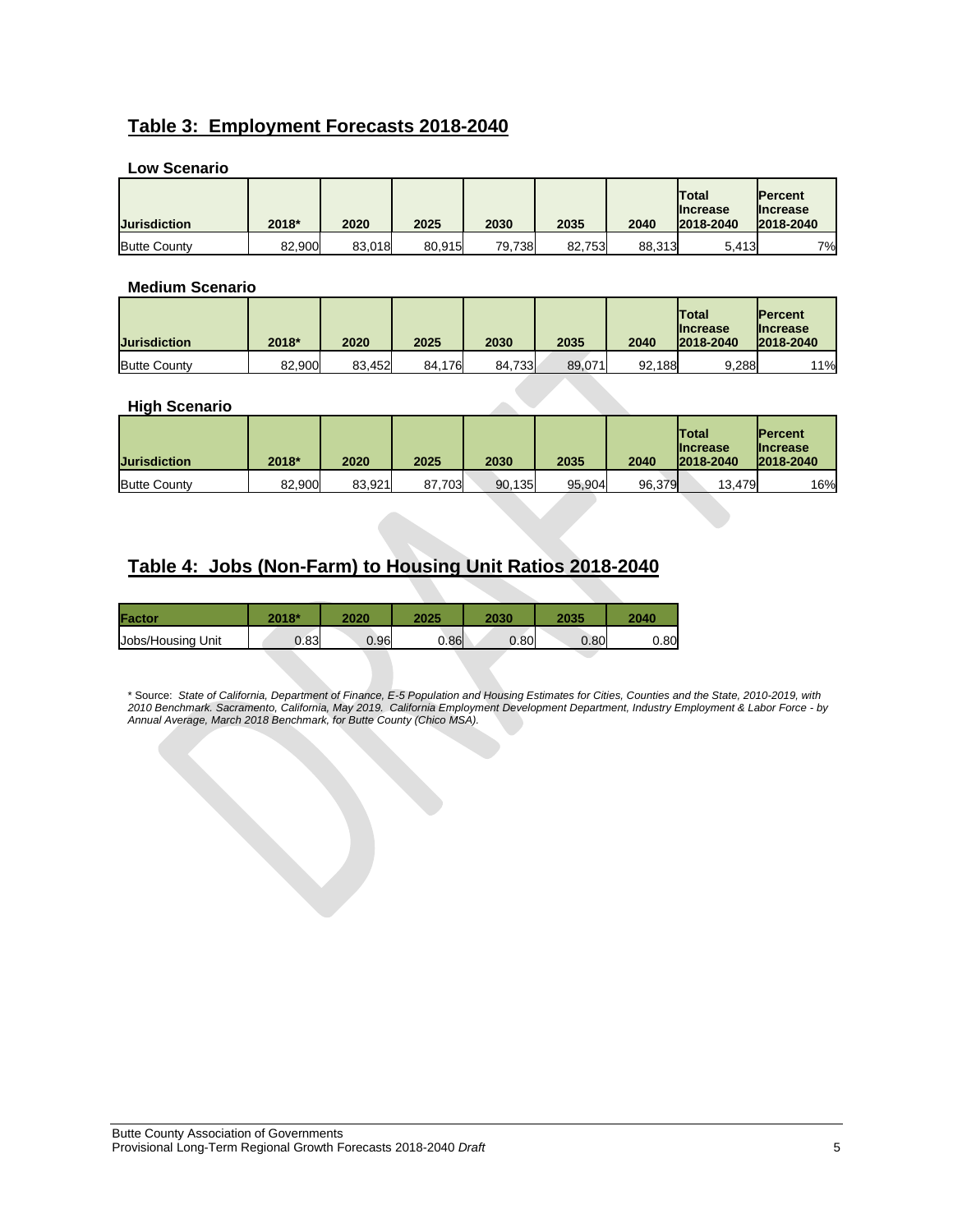# **FORECAST METHODOLOGY**

BCAG has prepared the forecasts using professionally accepted methodologies for long-range forecasting. Utilizing a "top down" approach, long-term projections prepared by the DOF were consulted for Butte County and used to re-establish control totals for the region. Additionally, a variety of data sources, including input from local jurisdictions, were reviewed and inserted at the local jurisdiction level, therefore incorporating a "bottom up" approach. Adjustments were made to compensate for the re-distribution and re-population of the Camp Fire burn area. Forecasts were then allocated into five-year increments until the year 2040. Lastly, low, medium, and high scenarios were prepared for each forecasted category.

### **HOUSING**

The latest DOF long range projections, as of January 2018, were analyzed for the period 2018-2040 for the Butte County region. These projections estimate that the Butte County region will add ~16,600 new housing units over the next 22 years. This information was used to establish the control total for BCAG's medium forecast scenario.

BCAG then prepared an update of the 2014 BCAG growth forecasts utilizing 2018 base line data and the long-range forecasts from DOF. A base allocation of units at the jurisdictional level was built on each jurisdiction's share of regional growth contained in the 2014-2040 forecasts and then balanced to historical building permit data for the 2000-2017 period. Appendix A provides details and assumptions regarding the county and jurisdiction level adjustments.

A Camp Fire adjustment was then incorporated into the methodology to account for the units lost (~14,500) within the burn area. An initial 75% re-build assumption (~10,900 units) was first applied to Town of Paradise and unincorporated portions of the burn area, followed by a secondary re-distribution of 20% (~2,900) units to all jurisdictions using the base allocation method.

The units developed at the jurisdictional level for the base allocation and Camp Fire adjustment were then combined resulting in regional Compound Annual Growth Rate (CAGR) of 0.68%. This information was used to represent the medium forecast scenario. The information was then reviewed by local agency planning staff.

Based on a 0.2 percent incremental change between the established high and medium scenarios, a low and high housing scenario were developed using a CAGR of 0.48% and 0.88%. This incremental change is identical to that included with the 2014 forecasts.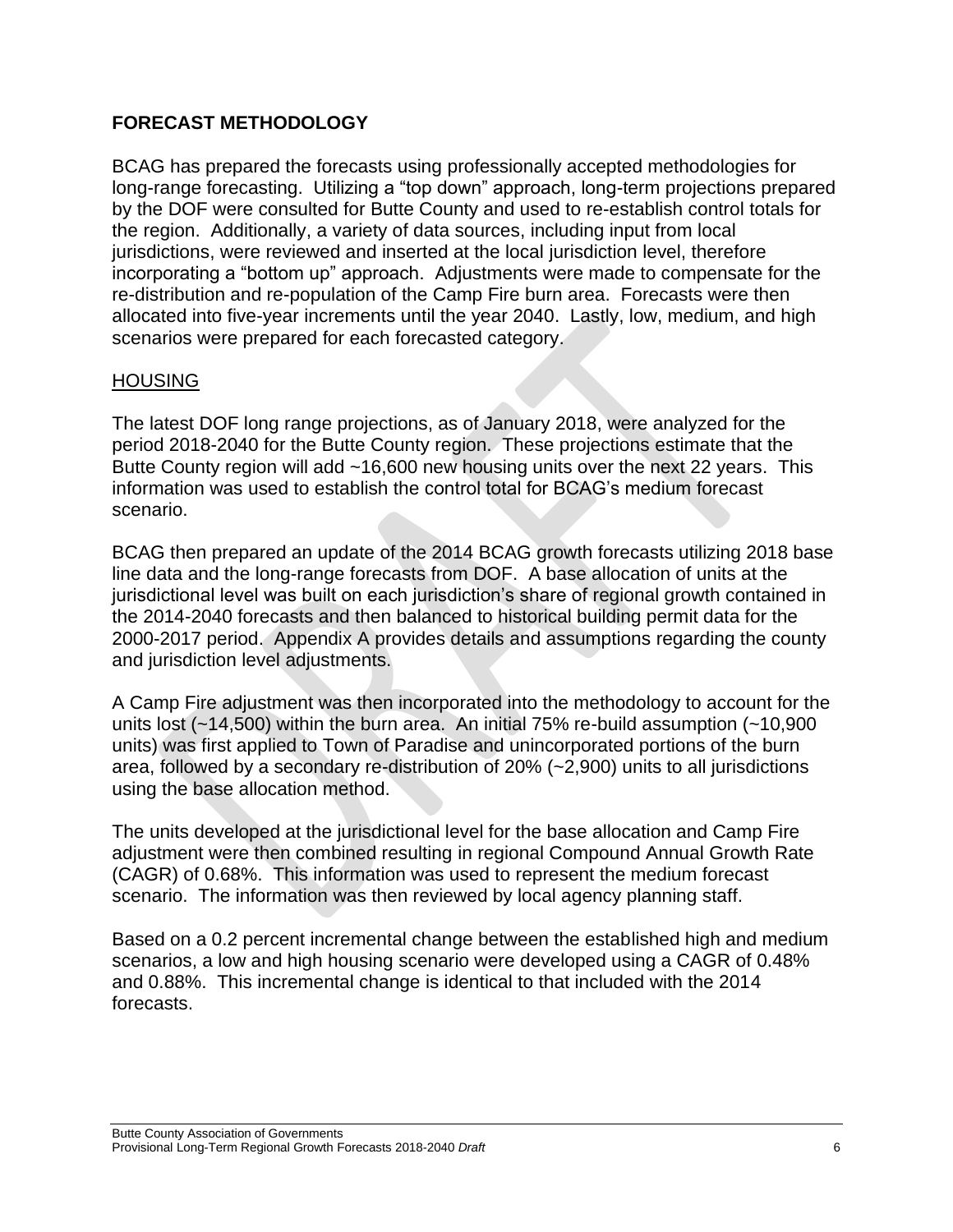### POPULATION

Population forecasts were prepared by applying the 2018 average persons per housing unit to the housing unit forecasts. This method allows for the capture of variations in household size for each jurisdiction. As with the housing unit forecasts, a Camp Fire adjustment was made. This adjustment incorporates 2019 post-Camp Fire person per housing unit numbers then assumes 2018 averages will be re-established by the year 2040.

### EMPLOYMENT

Employment forecasts were prepared at the regional/county level only and are based on a ratio of jobs per housing unit.

Baseline 2018 and historical employment data was obtained from the California Employment Development Department (EDD) for the years 1999-2018. The EDD data provide an annual average total of all non-farm jobs for the region. This information was then used in conjunction with DOF housing unit estimates to calculate a ratio of 0.83 jobs per housing unit for the year 2018 and a ratio of 0.80 20-year (1999-2018) average.

The 20-year ratio was applied to the years 2035-2040 based on the long-term historical average. Year 2020 (0.82) and 2030 (0.81) represent a linear reduction of the 2018 average.

The ratios for year 2020 and 2025 are based on employment information from EDD which shows minimal job loss within the region as a result of the Camp Fire. These numbers, in conjunction with the regional housing losses, drive the ratio up to 0.96 for the 2020 period then return to 0.86 in 2025 as housing begins to rebound.

Lastly, the jobs to housing unit ratio developed for each 5-year period was applied to all scenarios.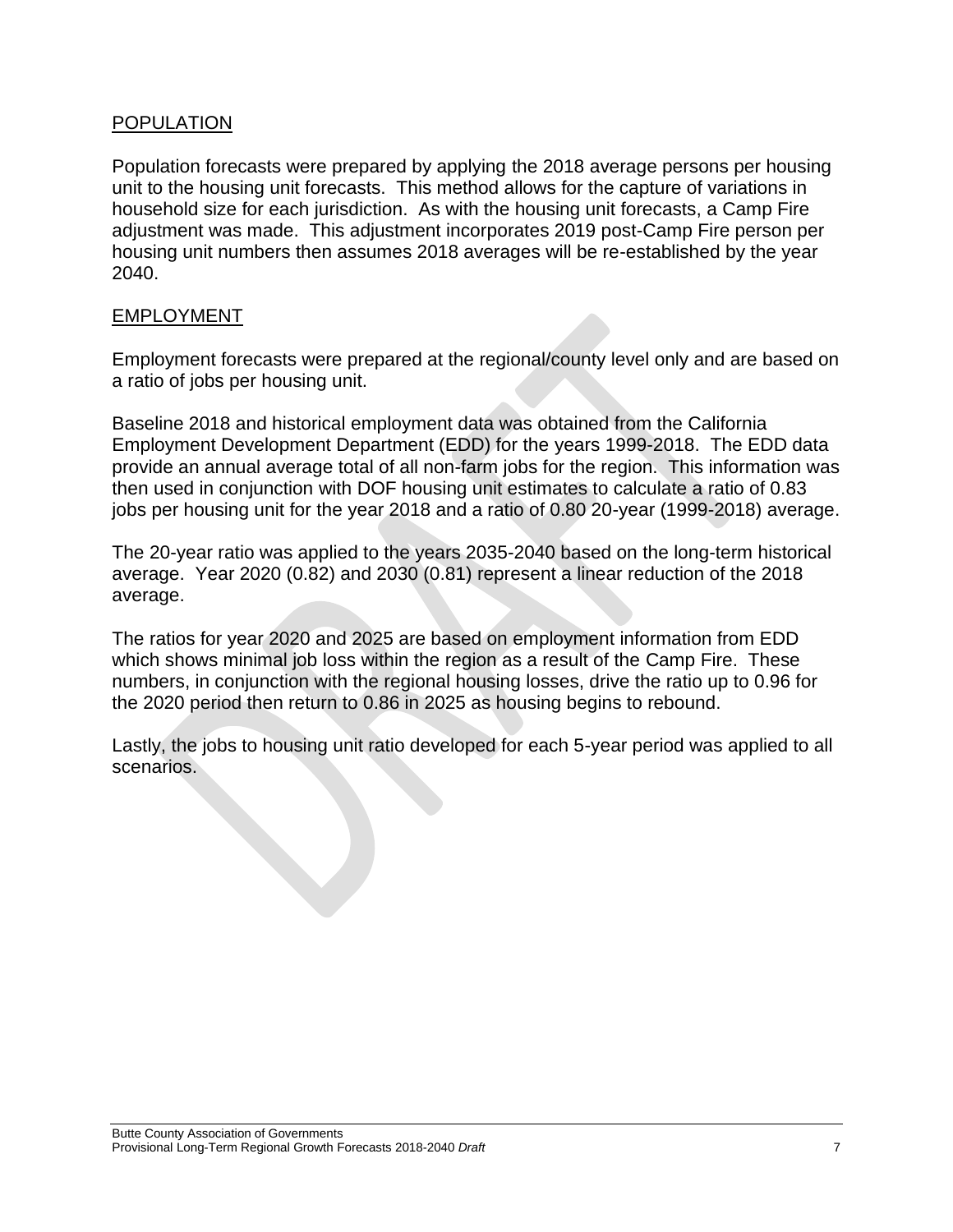# **Appendix A**

### Housing Assumptions

# *Share of Regional Growth (Base Allocation)*

|                     | А                        | В                                                       |  | C                        |
|---------------------|--------------------------|---------------------------------------------------------|--|--------------------------|
| <b>Jurisdiction</b> | 2014<br><b>Forecasts</b> | <b>Building</b><br>Permit<br>History<br>$(2000 - 2017)$ |  | 2018<br><b>Forecasts</b> |
| <b>Biggs</b>        | 2.0%                     | 0.6%                                                    |  | 1.3%                     |
| Chico               | 39.3%                    | 50.7%                                                   |  | 45.0%                    |
| Gridley             | 7.4%                     | 3.5%                                                    |  | 5.4%                     |
| Oroville            | 14.4%                    | 4.9%                                                    |  | 9.7%                     |
| Paradise            | 6.3%                     | 5.0%                                                    |  | 5.6%                     |
| Unincorporated      | 30.6%                    | 35.3%                                                   |  | 33.0%                    |
| <b>Total County</b> | 100.0%                   | 100.0%                                                  |  | 100.0%                   |

- A. Share of regional growth used in BCAG's 2014-2040 Long-Term Regional Growth Forecasts
- B. Share of regional growth based on each jurisdiction's building permit history for the 2000-2017 period
- C. Share of regional growth developed for BCAG's 2018-2040 Long-Term Regional Growth Forecasts. Formula (A+B)/2=C

|                     | А                                                                                                    | В                                                            | c                             | D                                                                                   | E                                              | F                                                                               | G                                    | н                                                   |                                                          |  |
|---------------------|------------------------------------------------------------------------------------------------------|--------------------------------------------------------------|-------------------------------|-------------------------------------------------------------------------------------|------------------------------------------------|---------------------------------------------------------------------------------|--------------------------------------|-----------------------------------------------------|----------------------------------------------------------|--|
|                     |                                                                                                      | <b>Base Allocation</b>                                       |                               | <b>Camp Fire Adjustment</b>                                                         |                                                |                                                                                 |                                      |                                                     |                                                          |  |
| <b>Jurisdiction</b> | <b>Revised 2018</b><br><b>Housing Units</b><br>(Jan. 1, 2018)*                                       | <b>Base</b><br><b>Distribution</b><br>of New<br><b>Units</b> | <b>Base</b><br><b>Housing</b> | <b>Estimated</b><br><b>Housing</b><br><b>Unit Loss</b><br>Unit Growth   (Burn Area) | 75% HU Re-<br><b>Build (Burn</b><br>Area Only) | 20%<br>Remaining<br><b>Distribution</b><br>(All<br>Jurisdictions) (Gross Total) | <b>Housing Unit</b><br><b>Growth</b> | <b>Housing</b><br><b>Unit Growth</b><br>(Net Total) | <b>Year 2040</b><br><b>Housing</b><br><b>Unit Totals</b> |  |
| <b>Biggs</b>        | 692                                                                                                  | 1.3%                                                         | 217                           |                                                                                     |                                                | 38                                                                              | 255                                  | 255                                                 | 947                                                      |  |
| Chico               | 39,810                                                                                               | 45.0%                                                        | 7.474                         |                                                                                     |                                                | 1,304                                                                           | 8,779                                | 8,779                                               | 48,589                                                   |  |
| Gridley             | 2,517                                                                                                | 5.4%                                                         | 900                           |                                                                                     |                                                | 157                                                                             | 1,058                                | 1,058                                               | 3,575                                                    |  |
| Oroville            | 7,333                                                                                                | 9.7%                                                         | 1,604                         |                                                                                     |                                                | 280                                                                             | 1,884                                | 1,884                                               | 9,217                                                    |  |
| Paradise            | 13,091                                                                                               | 5.6%                                                         | 937                           | 11,371                                                                              | 8,528                                          | 164                                                                             | 9,629                                | $-1,742$                                            | 11,349                                                   |  |
| Unincorporated      | 35,910                                                                                               | 33.0%                                                        | 5,473                         | 3,119                                                                               | 2,339                                          | 955                                                                             | 8,768                                | 5,649                                               | 41,559                                                   |  |
| <b>Total</b>        | 99,353                                                                                               | 100.00%                                                      | 16,606                        | 14,490                                                                              | 10,868                                         | 2,898                                                                           | 30,372                               | 15,882                                              | 115,235                                                  |  |
|                     | $\bullet$ DOEE E OU (On the Branchator and Harrison Extension, Increased, OO40 (Harboral Marc 0040). |                                                              |                               |                                                                                     |                                                |                                                                                 |                                      |                                                     |                                                          |  |

### *Camp Fire Adjustment*

\*DOF E-5 City/County Population and Housing Estimates -January 1, 2018 (Updated May 2019)

- A. Year 2018 housing unit total by jurisdiction from DOF E-5 report (May 2019)
- B. Base distribution of units by jurisdictions based on historical housing production and 2014 BCAG forecasts
- C. Base housing unit growth of estimated units over 22-year planning period (2018-2040)